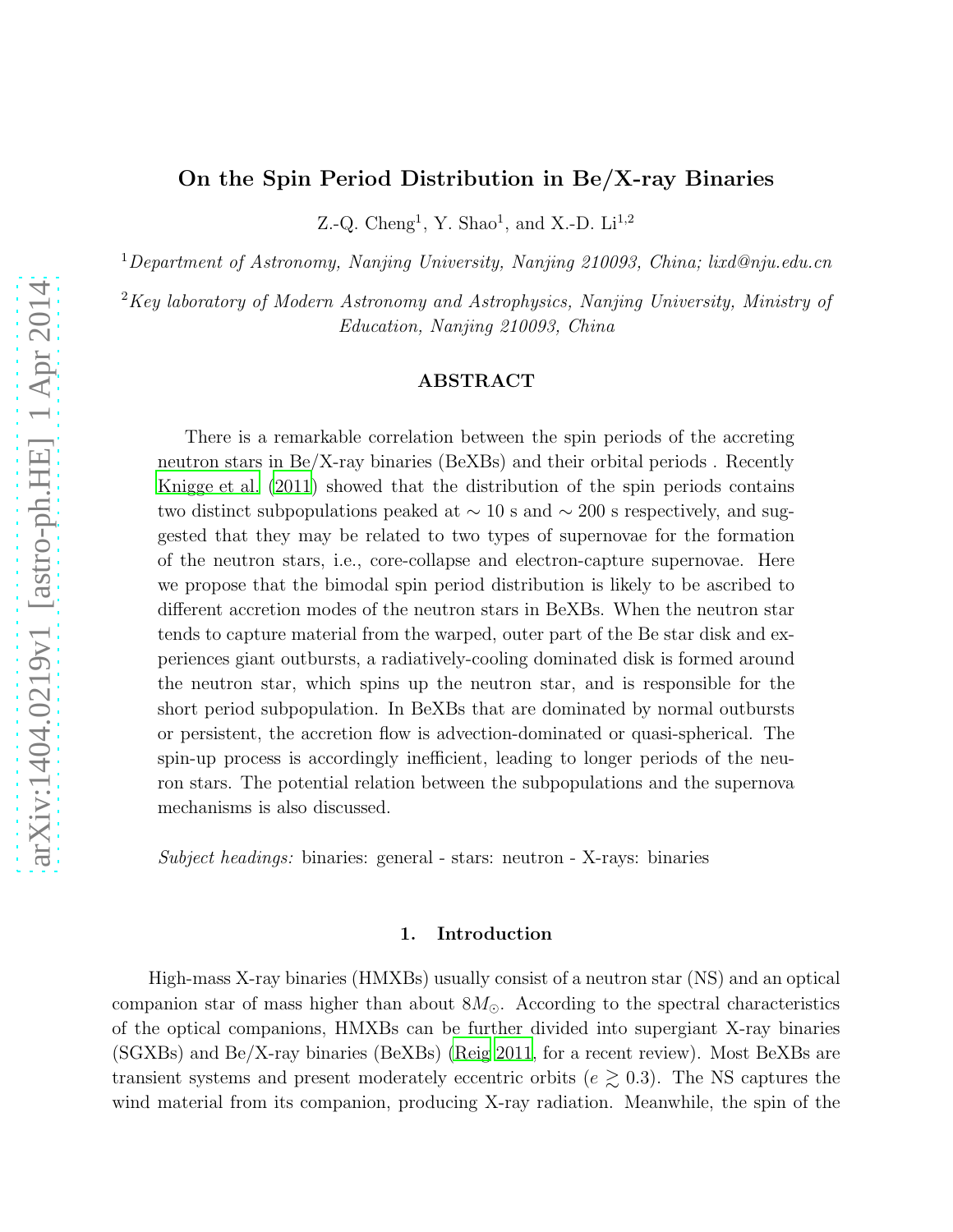NS changes with time, and both spin-up and spin-down have been observed when accretion took place [\(Nagase 1989;](#page-10-1) [Bildsten et al. 1997](#page-9-0)).

[Corbet \(1984,](#page-9-1) [1985,](#page-9-2) [1986\)](#page-9-3) first noticed that different subgroups of HMXBs appear to be located in different regions in the spin perion  $(P_s)$  vs. orbital period  $(P_{orb})$  diagram (also called the Corbet diagram). In particular, there exists a positive correlation between  $P_s$  and  $P_{\text{orb}}$  for BeXBs, although with a large observed scatter. The relations between  $P_{\text{s}}$  and  $P_{\text{orb}}$ in HMXBs are likely to reflect the wind structure and accretion processes in HMXBs (e.g., [Stella, White & Rosner 1986;](#page-12-0) [van den Heuvel & Rappaport 1987;](#page-12-1) [Waters & van Kerkwijk](#page-12-2) [1989;](#page-12-2) [King 1991;](#page-10-2) [Li & van den Heuvel 1996](#page-10-3)).

It is generally thought that the interaction between the NS magnetic field and the captured material from its binary companion can lead to a so-called equilibrium spin period  $P_{\text{eq}}$  of the NS [\(Bhattacharya & van den Heuvel 1991\)](#page-9-4). However, the derived values of  $P_{\text{eq}}$  for wind-accreting SGXBs are always lower than the observed ones of  $P_{s}$ . It was suggested that the present  $P_s$  distribution may result from the equilibrium spin period when the companion star was still on the main sequence with a much weaker wind, and the wind of a SG is unable to transfer enough angular momentum to move the NS towards a new equilibrium value (e.g. Stella et al. 1986). The situation is more complicated in BeXBs. Be star winds are known to be disklike rather spherically expanding as in SGs, and a Be star can transform to be a B star and vice versa from time to time. The mechanism for this transition is still unknown. The varying Be star wind and the eccentric orbit imply that there does not exist a stable equilibrium spin period. [Waters & van Kerkwijk \(1989](#page-12-2)) argued that the observational selection effects, that is, BeXBs are more likely to be observed when the NS moves within the dense equatorial disk wind, and the difference between the spin-up and spin-down timescales when the NS accretes within and outside of the disk wind, imply that  $P_{\rm s}$  is potentially correlated with the accretion rate during outbursts, and thus  $P_{\rm orb}$ .

Recently [Knigge et al. \(2011](#page-10-0)) showed that the  $P_s - P_{\text{orb}}$  correlation in BeXBs becomes more dispersed and a bimodal distribution for both  $P_s$  and  $P_{\text{orb}}$  seems to exist. While the bimodality is somewhat marginal in  $P_{\text{orb}}$ , the  $P_{\text{s}}$  distribution has a clear gap at  $\sim 40$  s with two peaks around 10 s and 200 s, respectively. [Knigge et al. \(2011](#page-10-0)) proposed that two types of supernovae (SNe) may be responsible for the two subpopulation of BeXBs: the electron-capture supernovae (ECS) usually produce NSs with shorter spin periods, and lower eccentricities, while iron core-collapse supernovae (CCS) are preferred for NSs with longer spin periods and higher eccentricities.

The original idea for the ECS candidates in BeXBs stems from a subclass of BeXBs that can be explained by low NS kicks [\(Pfahl et al. 2002\)](#page-11-1). These BeXBs are characterized by long spin periods, persistent low X-ray luminosities ( $\sim 10^{34} - 10^{35}$  ergs<sup>-1</sup>), wide binary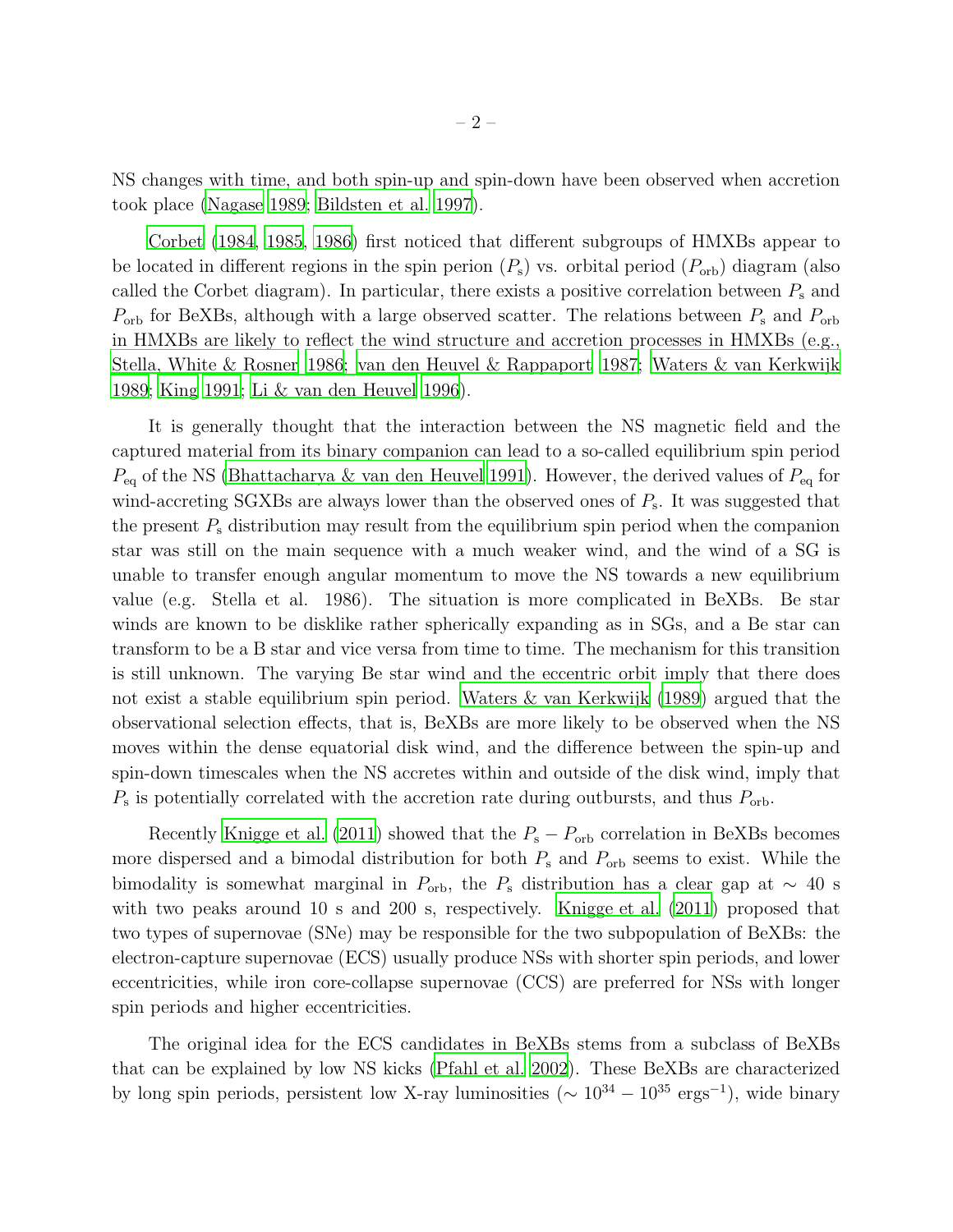orbits ( $P_{\rm orb} > 30$  days), and low eccentricities ( $e \lesssim 0.2$ ). The prototype of them is X Persei  $(P_s = 837 \text{ s}$ , [White et al. 1976\)](#page-12-3). Other sources include RX J0146.9+6121 (1412 s, [Haberl et al. 1998](#page-10-4)), RX J1037.5+5647 (860 s) and RX J0440.9+4431 (202.5 s) [\(Reig & Roche](#page-11-2) [1999\)](#page-11-2). Recently discovered BeXBs SXP 1062 (1062 s, Hénault-Brunet et al. 2012), 1RXS J225352.8+624354 (47 s, [Esposito et al. 2013\)](#page-9-5), and SWJ2000.6+3210 (890 s, [Pradhan et al.](#page-11-3) [2013\)](#page-11-3) may also belong to this subclass. [Podsiadlowski et al. \(2004\)](#page-11-4) and [van den Heuvel](#page-12-4) [\(2004\)](#page-12-4) suggested that the ECS mechanism may account for the low kicks in these BeXBs. This is different from the proposal by [Knigge et al. \(2011](#page-10-0)) that ECS-BeXBs may have short spin periods, relatively narrow orbits and low eccentricities.

A thorough investigation on the origin of the subpopulations of BeXBs requires a population synthesis incorporating stellar and binary evolution, SN explosions, the Be star wind structure, mass transfer processes, and the NS evolution, which is beyond the scope of this paper. Here we focus on the origin of the the  $P<sub>s</sub>$  distribution, which shows a much clearer bimodal feature than the  $P_{\rm orb}$  distribution in the current sample. We expect that the orbital periods of BeXBs may be largely dependent on the initial parameters of the progenitor binaries and the SN mechanisms, since tidal interaction is unable to change them effectively in wide orbits, while the NS spin periods are likely to be determined by the accretion processes in BeXBs. In Section 2 we compare the statistical characteristics of the outbursts in the two subpopulations, and present qualitative argument that the bimodal  $P_s$  distribution can be ascribed to different accretion modes of the NSs. We discuss the possible implications on the SN mechanisms in Section 3, and summarize in Section 4.

## 2. The spin period distribution

It is uncertain how different types of SNe can influence the initial parameters of the newborn NSs. However, since the current spin periods of the NSs in BeXBs are generally much longer than the initial periods, their distribution must be determined by the interaction between the NSs and the captured material during the evolution, which has erased any feature in the initial distribution. So the bimodal  $P_s$  distribution is likely to result from different spin histories of the NSs.

The NS spin evolution in HMXBs depends on the angular momentum transfer between the NS and the captured matter from its companion star. It can be briefly outlined as follows [\(Davies & Pringle 1981,](#page-9-6) see also Dai et al. 2006). A newborn NS usually spins rapidly (with  $P_s$  much less than 1 second) so that the transferred matter from its companion star is stopped by the strong magnetic dipole radiation outside the light cylinder radius (or the Bondi accretion radius). The NS acts as a radio pulsar with magnetic dipole radiation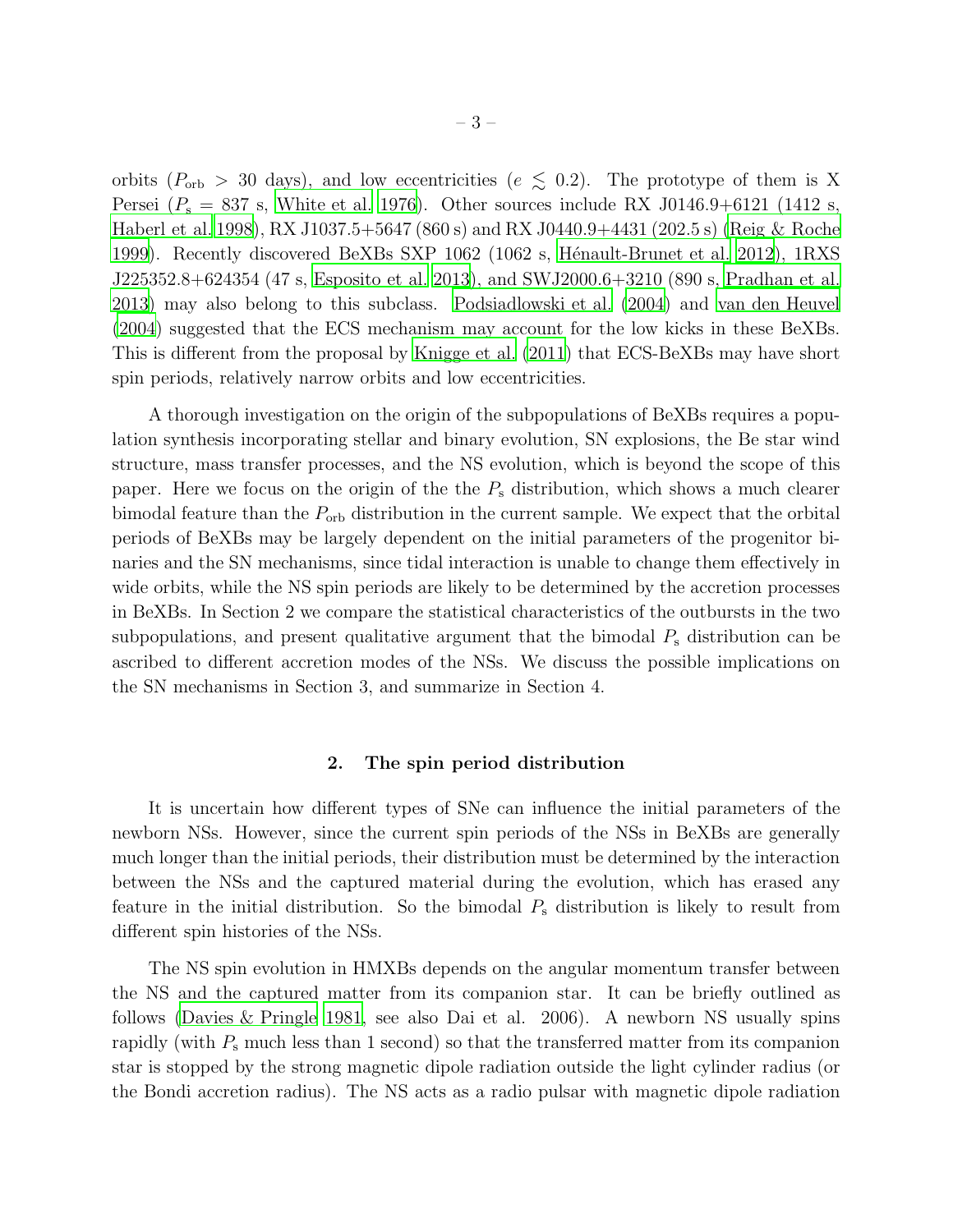responsible for its spin-down. This is called the ejector phase. When the magnetic dipole radiation can no longer prevent the wind matter penetrating the light cylinder, the accretion flow starts to interact with the NS magnetic field, ceasing the pulsar activity, and the NS enters the propeller phase. In this phase, the accretion flow is balanced by the rotating magnetic field at the magnetospheric radius  $R<sub>m</sub>$ . Accretion is inhibited and the rotating NS loses its angular momentum by ejecting the material at  $R<sub>m</sub>$ . This propeller phase ends when the accretion flow overcomes the centrifugal barrier and falls onto the NS. At this time the NS spin period evolves to the equilibrium period given by [\(Davies & Pringle](#page-9-6) [1981](#page-9-6))

$$
P_{\text{eq,w}} \simeq 62 B_{12}^{6/7} R_6^{18/7} M_1^{-5/7} \dot{M}_{14}^{-3/7} \text{ s},\tag{1}
$$

where  $B = 10^{12}B_{12}$  G is the NS surface magnetic field strength,  $M = M_1M_{\odot}$  the NS mass,  $R = 10<sup>6</sup>R<sub>6</sub>$  cm the NS radius, and  $\dot{M} = 10<sup>14</sup>M<sub>14</sub>$  gs<sup>-1</sup> the mass capture rate. If the value of B is constant, the maximum of  $P_{\text{eq,w}}$  is attained when  $\dot{M}$  takes its lowest value. This occurs when the Be star wind changes from disklike to spherical and/or the NS moves around the apastron in an eccentric orbit. In the following accretor phase, if the captured material possesses enough angular momentum it will evolve into an accretion disk, so the NS can be spun up or down to a new equilibrium period [\(Pringle & Rees 1972;](#page-11-5) Ghosh [& Lamb 1979\)](#page-10-6),

$$
P_{\text{eq,d}} \simeq 4.8(\omega_{\text{c}}/0.5)^{-1} B_{12}^{6/7} R_6^{18/7} M_1^{-5/7} \dot{M}_{17}^{-3/7} \text{ s},\tag{2}
$$

where  $\omega_c$  is the "fastness" parameter ranging between 0 and 1, and  $\dot{M}_{17} = \dot{M}/10^{17}$  gs<sup>-1</sup>. Since most BeXBs are in eccentric orbits and transient, the NS does not evolve along the above track monotonously, but transits between the propeller (sometimes even the ejector) and the accretor phases, with its spin period lying between  $P_{eq,w}$  and  $P_{eq,d}$ . If there is efficient disk accretion and spin-up,  $P_s$  is likely to be close to  $P_{eq,d}$ . Otherwise, it stays around  $P_{eq,w}$ .

Observational and theoretical developments since 1990s have shown that the winds from Be stars are in the form of Keplerian disks, held by viscosity and having small radial velocities (e.g., [Lee et al. 1991](#page-10-7); [Wood et al. 1993;](#page-12-5) [Okazaki 2001](#page-11-6); [Porter & Rivinius 2003](#page-11-7); [Carciofi et al.](#page-9-7) [2009;](#page-9-7) [Jones et al. 2009;](#page-10-8) [Sigut et al. 2009](#page-12-6); [McGill et al. 2013](#page-10-9)). Because of its eccentric orbit, the NS can capture gas from the Be star disk only for a short span of time when it moves close to the disk, giving rise to transient X-ray outbursts. There are two types of X-ray outbursts in BeXBs. Normal (Type I) X-ray outbursts occur at or near the periastron passage. The X-ray luminosity  $(L_X)$  increases from its quiescent value by about one order of magnitude to  $\sim 10^{36} - 10^{37}$  ergs<sup>-1</sup>. The duration is a small fraction of the orbital period, typically  $(0.2 - 0.3)P<sub>orb</sub>$ . Giant (Type II) outbursts are significantly brighter  $(L_X > 10^{37} \text{ ergs}^{-1})$ and less frequent than normal outbursts. The duration is about tens of days ( $\gtrsim 0.5P_{\rm orb}$ , sometimes over one orbital period), and no orbital modulation has been detected. Spin-up episodes of the NS in BeXBs have been seen during both giant and normal outbursts (e.g.,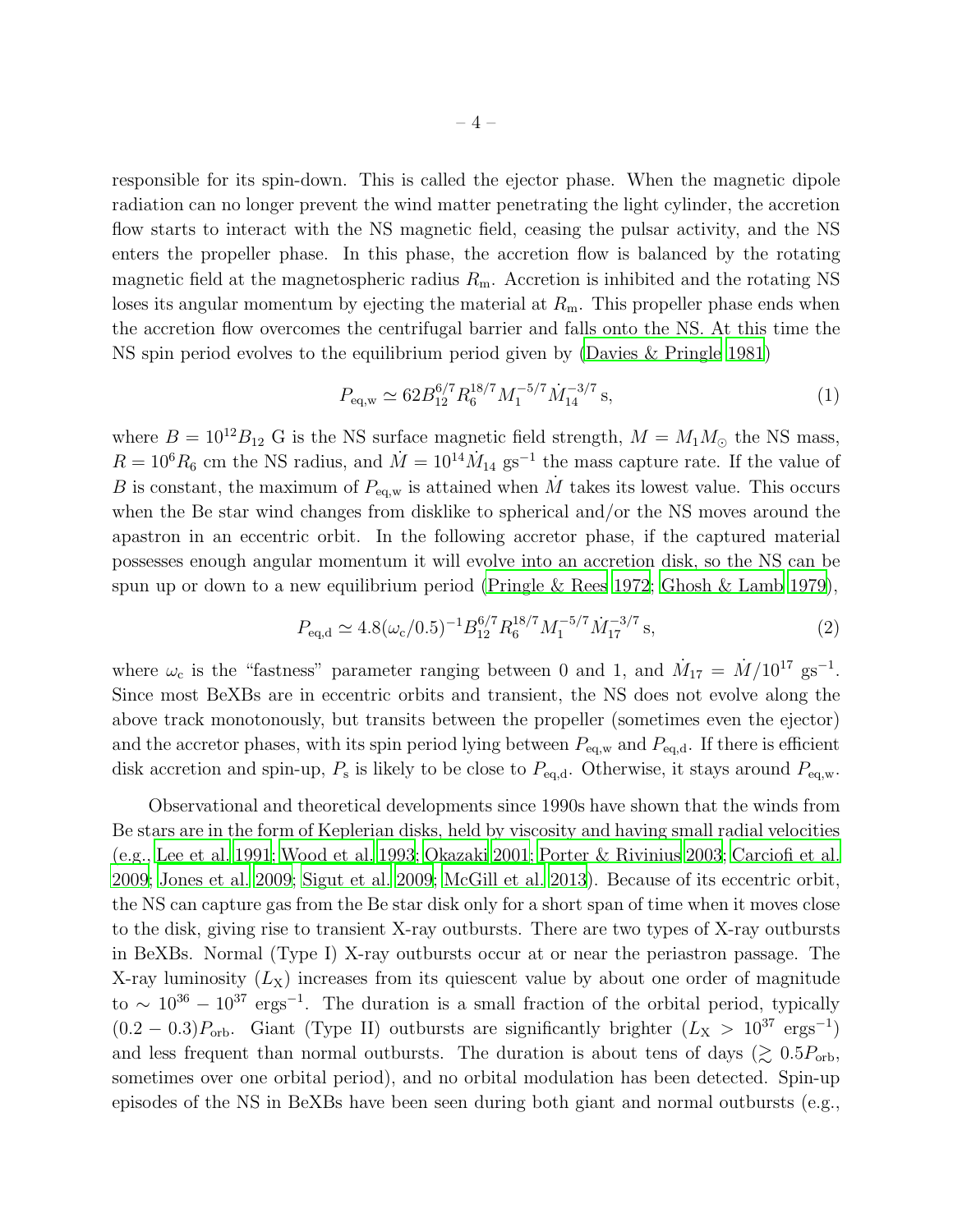[Parmar et al. 1989;](#page-11-8) [Bildsten et al. 1997;](#page-9-0) [Wilson et al. 2008\)](#page-12-7), suggesting the existence of an accretion disk.

The detailed process of how a NS captures matter from the Be star disk is not clear. Angular momentum transfer in this regime is also difficult to quantify, though some information can be obtained from the SPH simulations [\(Haigh & Okazaki 2004,](#page-10-10) [2006\)](#page-10-11). [Negueruela & Okazaki](#page-11-9) [\(2001\)](#page-11-9) and [Okazaki & Negueruela \(2001\)](#page-11-10) argued that, the Be star disk is tidally truncated by the NS so that mass transfer occurs preferentially via leakage from the disk at the inner Lagrangian point near the periastron passage [\(Okazaki et al. 2002\)](#page-11-11), resulting in normal outbursts. Giant outbursts are likely to be caused by accretion from a warped Be star disk that is misaligned with the binary orbital plane [\(Negueruela et al. 2001](#page-11-12); [Okazaki et al. 2013](#page-11-13)). The reason is that, in misaligned systems the tidal torque is weaker than in coplanar systems, so the truncation radius could be larger than the periastron separation, and the NS could capture material at a high enough rate when passaging through the warped part of the Be disk [\(Martin et al. 2011\)](#page-10-12). There is observational evidence for warped Be star disks before or during giant outbursts. For example, [Negueruela et al. \(2001\)](#page-11-12) and [Reig et al. \(2007\)](#page-11-14) found that before and during the giant outbursts of 4U 0115+634, the  $H\alpha$  emission line from the optical counterpart changed from a usual double-peaked profile to a single-peaked or shellline profile on a timescale of a year or so. Complicated changes in the  $H\alpha$  line profiles during and after the 2009 giant outburst of A0535+262 have also been observed [\(Moritani et al.](#page-10-13) [2011\)](#page-10-13), and interpreted by a precessing, warped Be star disk [\(Moritani et al. 2013](#page-10-14)). The misalignment between the spin axes of the Be star and the binary orbit is thought to originate from the SN explosion, especially the associated kick [\(Martin et al. 2009\)](#page-10-15).

To investigate whether there is any potential relation between the outburst characteristics and the bimodal  $P_s$  distribution, we plot in Fig. 1 the distribution of BeXBs in the Galaxy, the Large and Small Magellanic Clouds (LMC and SMC) with known outburst behavior. The green, red, blue and orange symbols denote sources with type I outbursts only, with type II outbursts only, persistent sources, and sources with both type I and type II outbursts, respectively (data are taken from [Raguzova & Popov](#page-11-15) [2005](#page-11-15); [Rajoelimanana et al.](#page-11-16) [2011;](#page-11-16) [Townsend et al. 2011,](#page-12-8) and references therein). The dashed horizontal and vertical lines correspond to  $P_s = 40$  s and  $P_{orb} = 60$  days, which separate the population in  $P_s$  and  $P_{orb}$ , respectively. Among the 30 short- $P_s$  BeXBs, 23 showed giant outbursts, while only 10 out of the 39 long- $P_s$  BeXBs showed giant outbursts. This seems to indicate that the  $P_s$  distribution may be related to the occurrence of giant outbursts, which are characterized by long episodes of spin-up. We also plot the same distribution in Fig. 2, discriminating systems with different peak luminosity (in units of  $10^{37}$  ergs<sup>-1</sup>) during outbursts. Obviously short- $P_{\rm s}$ systems tend to have higher peak luminosities. To show this feature more clearly, we plot in Fig. 3 the distribution of the peak (or persistent) luminosity for BeXBs with  $P_s > 40$  s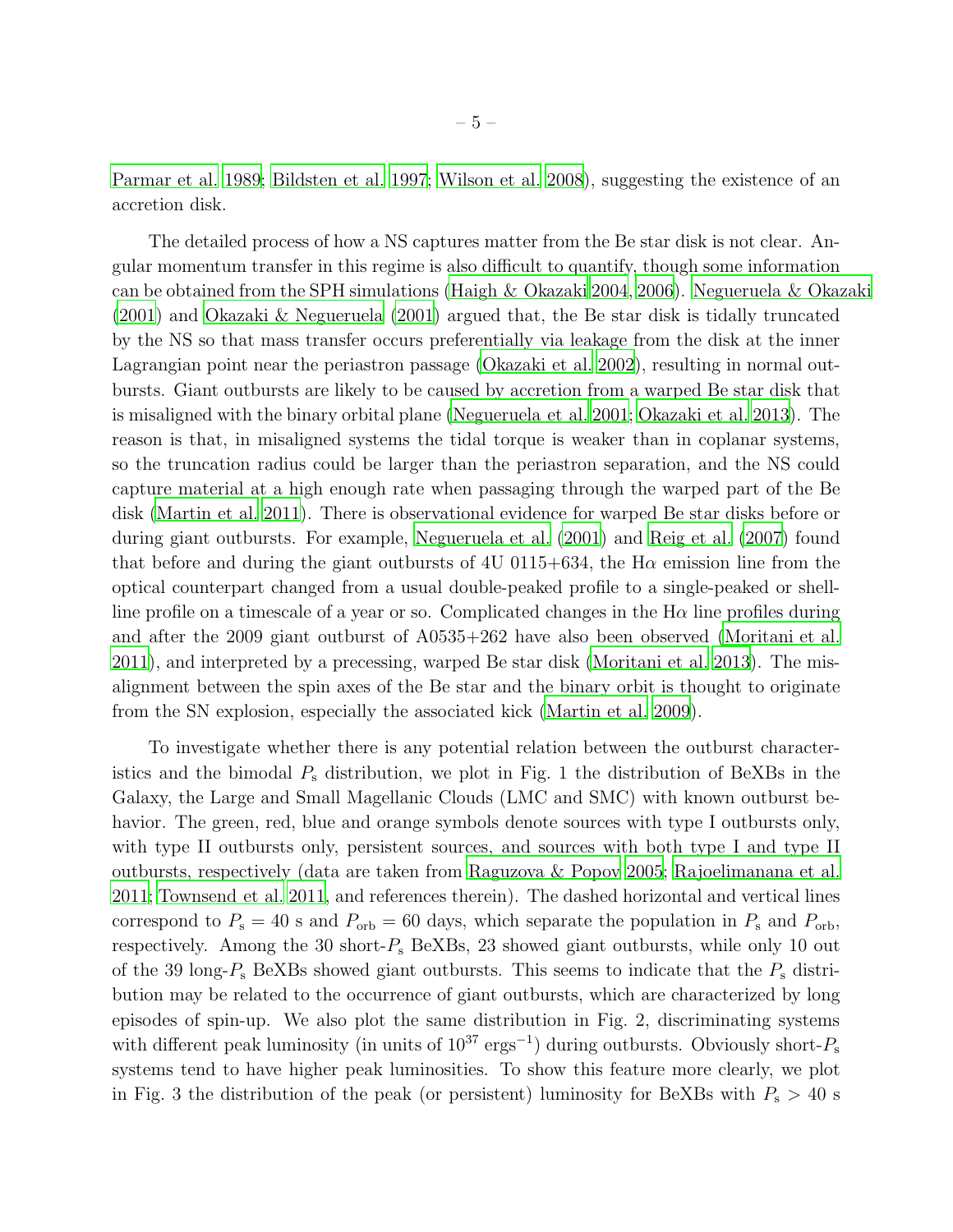(blue line) and  $\leq 40$  s (red line). A bimodal distribution with characteristic luminosities of a few  $10^{36}$  ergs<sup>-1</sup> and a few  $10^{38}$  ergs<sup>-1</sup> is seen. Note that this result may be subject to the difference in the star formation histories and the metallicities of the Galaxy, LMC and SMC, which seem to play a role in the formation of Be stars, as they are more frequent in the SMC. Although a complete census of the outbursts in BeXBs is lacking, these figures indicate that the current spin period distributions in the two subpopulations are likely related to the different outburst characteristics.

However, the difference in the NS accretion rate itself is not large enough to explain the difference in the spin periods in the two subpopulations. According to Eq. (1) or (2), changing M<sup>i</sup> by a factor of 10 − 100 can lead to the change of  $P_s$  by a factor of  $\sim$  3 − 7. A more important factor may lie in different accretion modes of the NSs. Although during both normal and giant outbursts there may be (transitional) accretion disks formed around the NSs, the structure of the disks can be quite different. It was pointed out by [Okazaki et al. \(2013](#page-11-13)) that, if the accretion disk during normal outbursts is a geometrically thin, radiatively-cooling dominated [\(Shakura & Sunyaev 1973\)](#page-12-9), the accretion timescale (i.e., the viscous timescale) will be several times the orbital period, much longer than the outburst duration. In such a situation the system will exhibit no rapid nor large X-ray flux changes seen in the outbursts. This implies that the accretion flow should be radiatively inefficient. Indeed, it is already known that accretion disks with  $\dot{M} \ll 10^{16}$  gs<sup>-1</sup> are likely to be in the form of geometrically thick, advection-dominated accretion flows (ADAFs) [\(Narayan & Yi](#page-10-16) [1994,](#page-10-16) [1995\)](#page-10-17). The radial velocity in ADAFs is comparable with the Keplerian velocity, so that the accretion timescale is much shorter than in thin disks, consistent with the duration of normal outbursts. Meanwhile the angular velocity in ADAFs is significantly lower than the Keplerian one in thin disks. The consequence is that the spin-up torque is relatively smaller and the equilibrium period becomes longer (Dai  $&$  Li 2006), i.e.,

$$
P_{\text{eq,ADAF}} \simeq 64.4(A/0.2)^{-1} (\omega_{\text{c}}/0.5)^{-1} B_{12}^{6/7} R_6^{18/7} M_1^{-5/7} M_{16}^{-3/7} \text{ s},\tag{3}
$$

where  $A = \Omega_{ADAF}(R_m)/\Omega_K(R_m)$ , and  $\dot{M}_{16} = \dot{M}/10^{16}$  gs<sup>-1</sup>. Taking typical value of  $A \sim$  $0.2-0.3$  [\(Yi et al. 1997](#page-12-10)), we find that the equilibrium period  $P_{\text{eq,ADAF}}$  is several times larger than  $P_{\text{eq,d}}$  with the same values of B and  $\dot{M}$ .

According to the above arguments, we tentatively propose an explanation for the bimodality in the  $P<sub>s</sub>$  distribution. In BeXBs that tend to experience giant outbursts, the NS accretes from a thin disk with relatively long lifetime, the efficient mass and angular momentum transfer results in spin-up during the outbursts, so that its spin period reaches  $\sim P_{\text{eq,d}}$ with typical value of  $\sim$  10 s. In BeXBs where normal outbursts dominate or there are no outbursts at all, the accretion flow around the NS is an ADAF (or quasi-spherical), so that there is relatively infrequent effective spin-up. The spin period lies between  $\sim P_{eq,w}$  and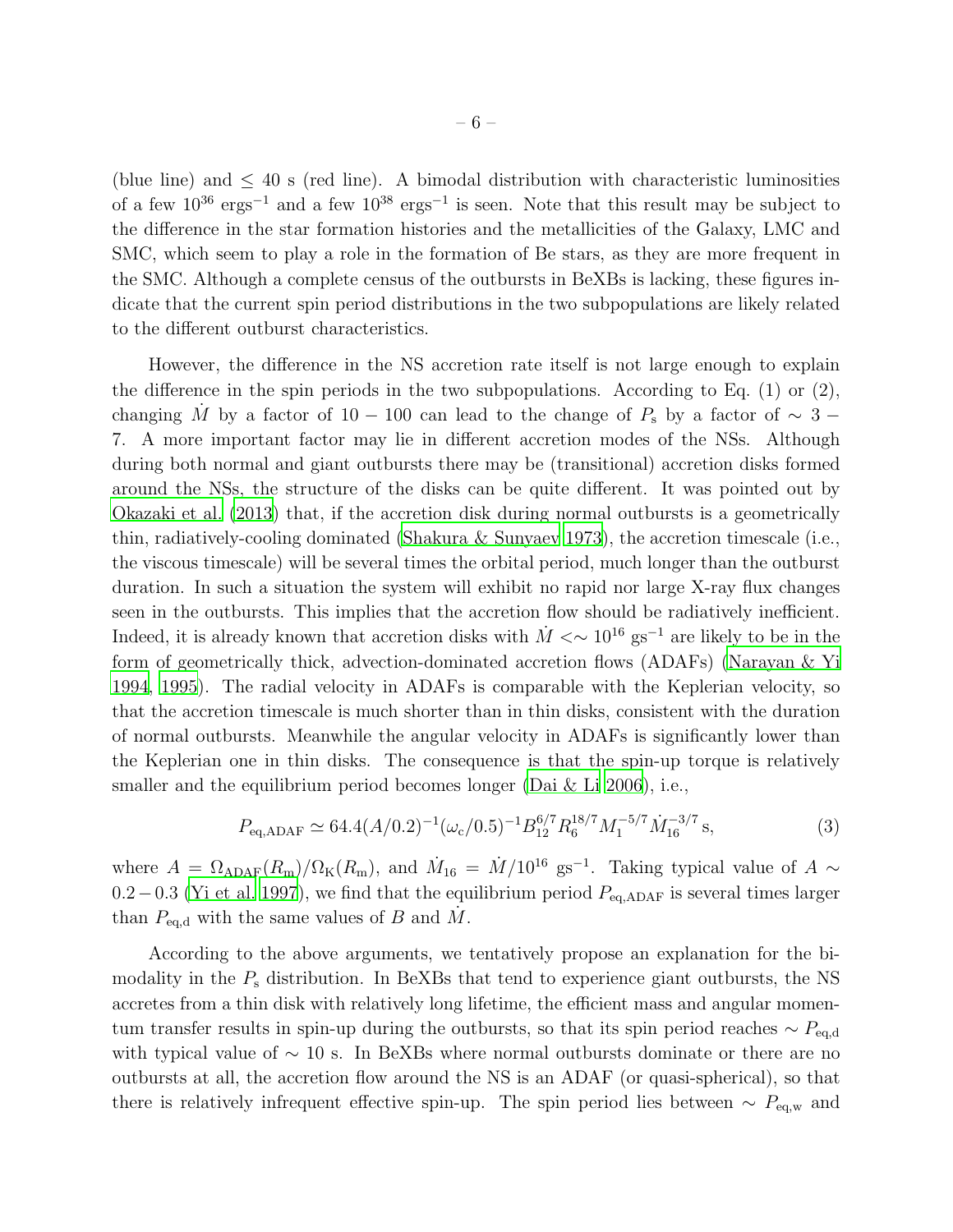$\sim P_{\text{eq,ADAF}}$ , with typical value of  $\sim 100$  s. Thus the subpopulations of BeXBs may originate from different accretion modes of the NSs.

In the above picture, disk warping plays an important role in determining the spin evolution of the NSs. In the Be star disks the tidal torque exerted by the NS balances the viscous torque at the tidal warp radius  $R_{\text{tw}}$ . Outside of  $R_{\text{tw}}$  the disk is dominated by the tidal torque, which flattens the disk and makes it to align with the binary orbital plane [\(Martin et al. 2009](#page-10-15))<sup>[1](#page-12-11)</sup>. With standard parameters (i.e.,  $1.4 M_{\odot}$  NS and  $17 M_{\odot}$  Be star) for a BeXB, the tidal warp radius can be expressed as follows [\(Martin et al. 2011](#page-10-12)),

$$
R_{\rm tw} \simeq 9.3 \times 10^{10} (1 - e^2)^{3/4} \alpha \left(\frac{P_{\rm orb}}{1 \rm d}\right) \text{cm},\tag{4}
$$

where  $\alpha$  is the viscous parameter corresponding to the vertical shear in the disk. For BeXBs, the mass ratio of the NS and the Be star is approximately  $0.1-0.2$ , so the truncation radius is  $\leq 0.5d$ , where d is the binary separation. A necessary condition for the interaction between a warped disk and a NS at periastron is  $R_{tw} < 0.5a(1-e)$ , where a is the semi-major axis of the binary. Combining this with Eq. (4) yields

$$
P_{\rm orb} < (72.5 \,\text{days}) \alpha^3 \frac{(1-e)^3}{(1-e^2)^{9/4}}.\tag{5}
$$

In Fig. 4 we show the distribution of BeXBs in the  $P_{\text{orb}} - e$  diagram, with blue, red, and green symbols representing binaries with  $P_s > 40$  s,  $\leq 40$  s, and unknown spin periods, respectively. The two curves correspond to the limit given by Eq. (5) with  $\alpha = 1$  (upper) and 0.5 (lower). We see that most of the short- $P_s$  BeXBs are in the regions confined by the curves, suggesting possible existence of disk warping.

## 3. Discussion

We emphasize that the argument in Section 2 is based on the global properties of the BeXB population rather than the individual source characteristics. Actually Fig. 1 shows that there is no strict one to one correspondence between short/long  $P_s$  and the occurrence of giant/normal outbursts. The transient nature of BeXBs means that it is impossible to monitor all outbursts for each source, so our classification of the outburst behavior is obviously incomplete. Evolution of the Be star disk also influences the characteristics of

<sup>&</sup>lt;sup>1</sup>If the disk does not extend up to the tidal radius, the torque can still have an effect on the disk and cause the it to move towards alignment with the binary orbit even if they do not completely align.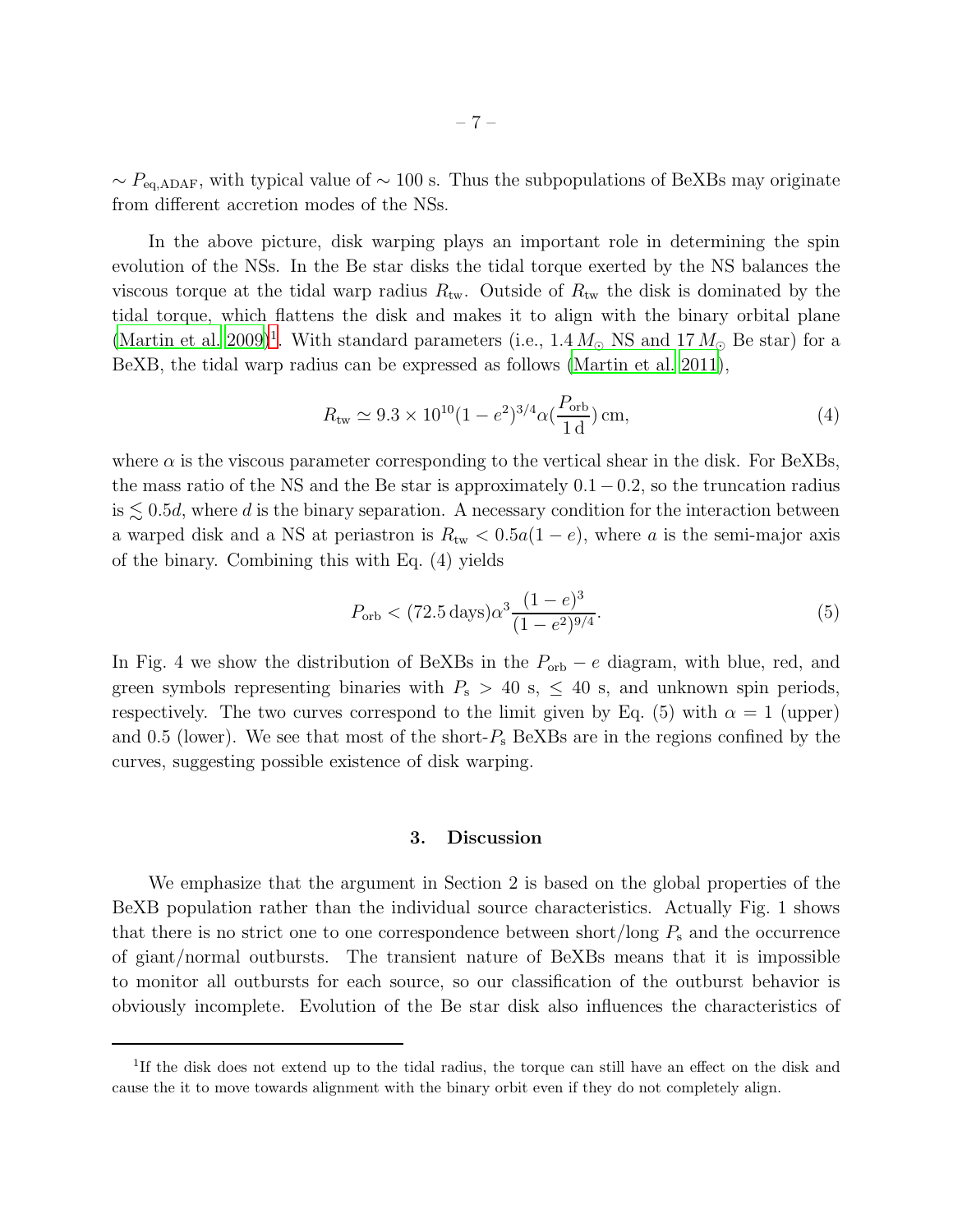outbursts and the NS spin evolution. Nevertheless, the features in Figs. 1- 3 strongly suggest that different accretion modes of the NSs may be behind the origin of the subpopulations.

The SN mechanisms can be related with the subpopulations through their influence on the initial orbital period, eccentricity, and misalignment of the Be star disk. Population synthesis calculations by [Linden et al. \(2009\)](#page-10-18) showed that the ECS channel may be efficient at forming BeXBs, especially in the SMC, in which the population of HMXBs has been found to have relatively wide orbits and low eccentricities. However, they did not compare the characteristics of BeXBs formed through the CCS and ECS channels. To examine the influence of different kinds of SNe on the orbital period distribution, we employ a Monte-Carlo method to simulate the formation of BeXBs. We adopt the binary population synthesis (BPS) code developed by [Hurley et al. \(2000,](#page-10-19) [2002](#page-10-20)) to calculate the evolutions of a large number of the primordial binaries, which is similar to the code *StarTrack* used by [Linden et al. \(2009\)](#page-10-18). We consider Solar abundance for the stars, with most of the input parameters (i.e., the distributions of the orbital separation, mass ratio, the initial mass function of the mass of the primary star) same as the standard ones described by [Hurley et al.](#page-10-20) [\(2002\)](#page-10-20). Detailed description of the method and calculated results will be presented elsewhere [\(Shao & Li 2014](#page-12-12)). Some relevant key points in the calculations are listed below.

- 1. We consider both CCS and ECS for the NS formation. For ECS, we adopt the following criterion suggested by [Fryer et al. \(2012](#page-9-9)). If the core mass  $M_{\rm c,bagb}$  of the primary star (i.e., the NS's progenitor) at the base of asymptotic giant branch is between  $1.83M_{\odot}$ and  $2.25M_{\odot}$ , the CO core will non-explosively burn into an ONe core, and the core mass is accumulated gradually. If its mass can reach  $M_{\text{esc}} = 1.38 M_{\odot}$ , the ONe core will collapse due to electron capture into Mg and form a NS. If the mass is less than  $M_{\text{esc}}$ , it will leave an ONe WD.
- 2. We apply a Maxwellian distribution for the SN kick velocity imparted to the newborn NS, with one dimensional rms velocity  $\sigma = 265$  kms<sup>-1</sup> for CCS [\(Hobbs et al. 2005\)](#page-10-21) and 50 kms<sup>−</sup><sup>1</sup> for ECS [\(Pfahl et al. 2002](#page-11-1)), respectively.
- 3. We define a BeXB to be a binary consisting of a NS and a main-sequence (i.e., core H burning) companion star with mass between 8  $M_{\odot}$  and 20  $M_{\odot}$ , which does not fill its Roche-lobe. Since Be stars are rapidly rotating, we also consider the influence of tidal synchronization on the Be stars. Only systems with the synchronization timescale greater than the main-sequence lifetime of the Be star are taken into account.

The calculated normalized orbital period distributions of BeXBs are plotted in Fig. 5. The red and black curves denote systems formed through CCS and ECS, respectively. In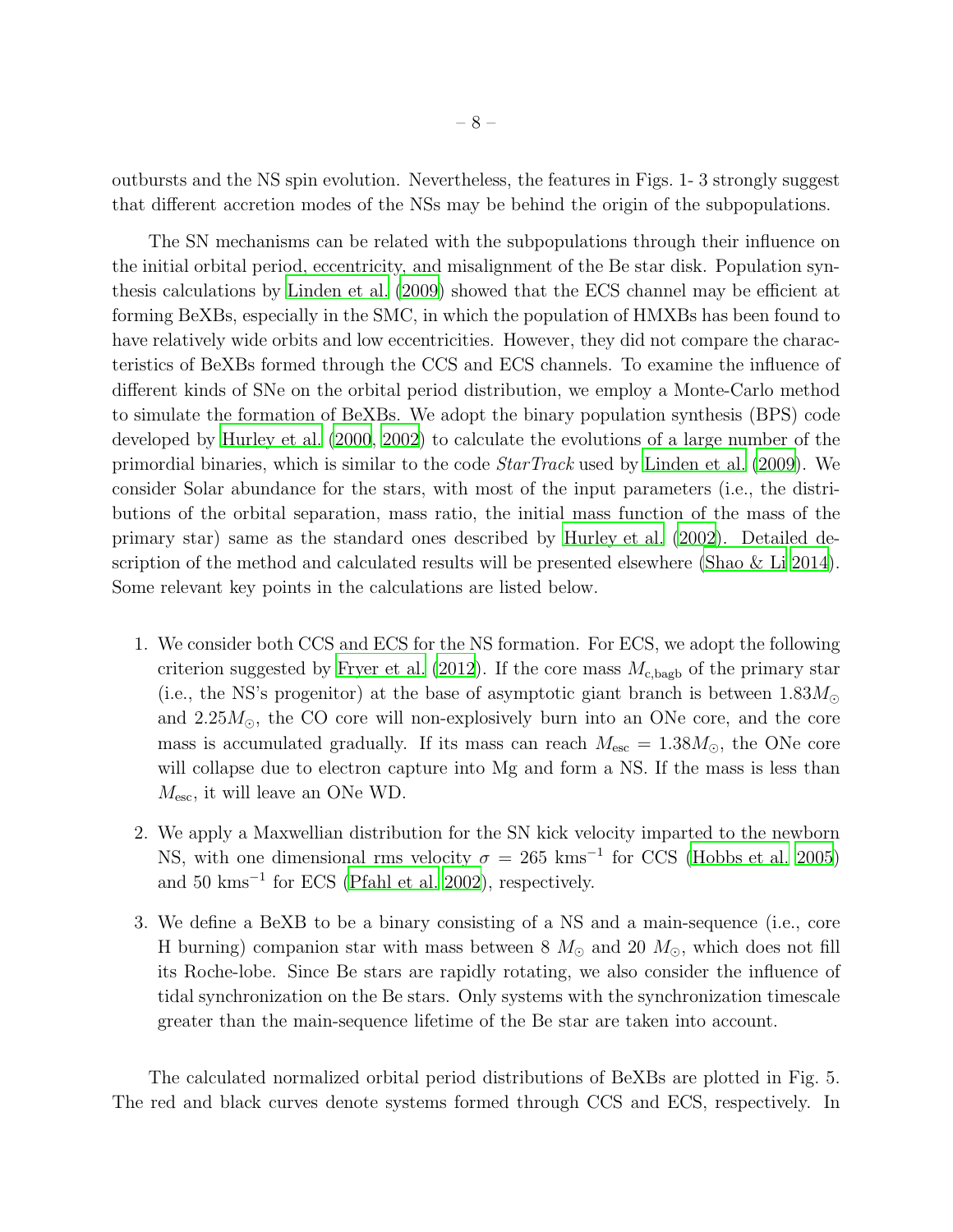the left panel the secondary star is regarded as a Be star when its rotational velocity is accelerated to 80% of its break-up velocity due to previous mass transfer. In the right panel we assume that a constant fraction of B stars are Be stars. Note that in both cases the orbital periods have similar, wide distributions, with CCS-BeXBs peaked at  $P_{\rm orb} \sim 40 - 50$  days and ECS-BeXBs at  $\sim 100$  days. It seems that CCS-BeXBs dominate at  $P_{\rm orb} < \sim 20 - 50$ days, but at longer  $P_{\text{orb}}$  the numbers of the two classes of objects are comparable. We need to caution that the number and distribution of ECS-BeXBs depend on the adopted mass range of the ECS progenitors [\(Nomoto 1984](#page-11-17), [1987](#page-11-18); [Podsiadlowski et al. 2004](#page-11-4); [Siess](#page-12-13) [2007;](#page-12-13) [Poelarends et al. 2008\)](#page-11-19), which is not well understood. Nevertheless, a bimodal orbital period distribution from the two types of SN channels seems not to exist.

Another factor that can influence the  $P<sub>s</sub>$  distribution and might be related to the SN mechanisms is the NS magnetic field. In the above estimates we assume that all the NSs possess a magnetic field of order  $10^{12}$  G. It is not known how NSs born in CCS and ECS differ in their magnetic fields. For BeXBs with measured cyclotron resonance scattering features in their X-ray spectra, the characteristic line energies range from 10 to 55 keV [\(Pottschmidt et al. 2012](#page-11-20), and references therein), suggesting comparable field strengths (a few  $10^{12}$  G) in the NSs. However, there is indirect evidence that the NS magnetic field strengths may occupy a wide range. For example, from the measured spin-up rate in the 9.28 s Be/X-ray pulsar 2S1553−542, [Pahari & Pal \(2012](#page-11-21)) derived a relatively low field  $B \sim$  $5 \times 10^{11}$  G for the NS. In another case, the spin-down rate measured in the 1062 s Be/X-ray pulsar SXP1062 implies that the NS possesses a magnetic field  $B \gtrsim 10^{14}$  G [\(Fu & Li 2012](#page-9-10)). The large scatter of BeXBs in the Corbet diagram may be partly due to the distribution and evolution of the NS magnetic field.

#### 4. Summary

In this paper we argue that the bimodal  $P_s$  distribution in BeXBs may not be directly linked to the two SN channels for the NS formation, and is more likely to be ascribed to the difference in the accretion flows onto the NSs. This is indicated by the occurrence of giant/normal outbursts in the short- and long- $P_s$  subpopulations, which reflect different spinup efficiencies. We point out that the difference in the accretion rate during normal and giant outbursts is not enough to account for the range of  $P_{\rm s}$  in the two subpopulations, and the structure of the accretion flows may play a more vital role. Normal outbursts are thought to be triggered by the mass transfer from a tidally truncated disk at or near periastron passage while giant outbursts are somehow associated with the warping episodes of the Be star disk [\(Okazaki et al. 2013,](#page-11-13) and references therein). On one hand, if the accretion disk during the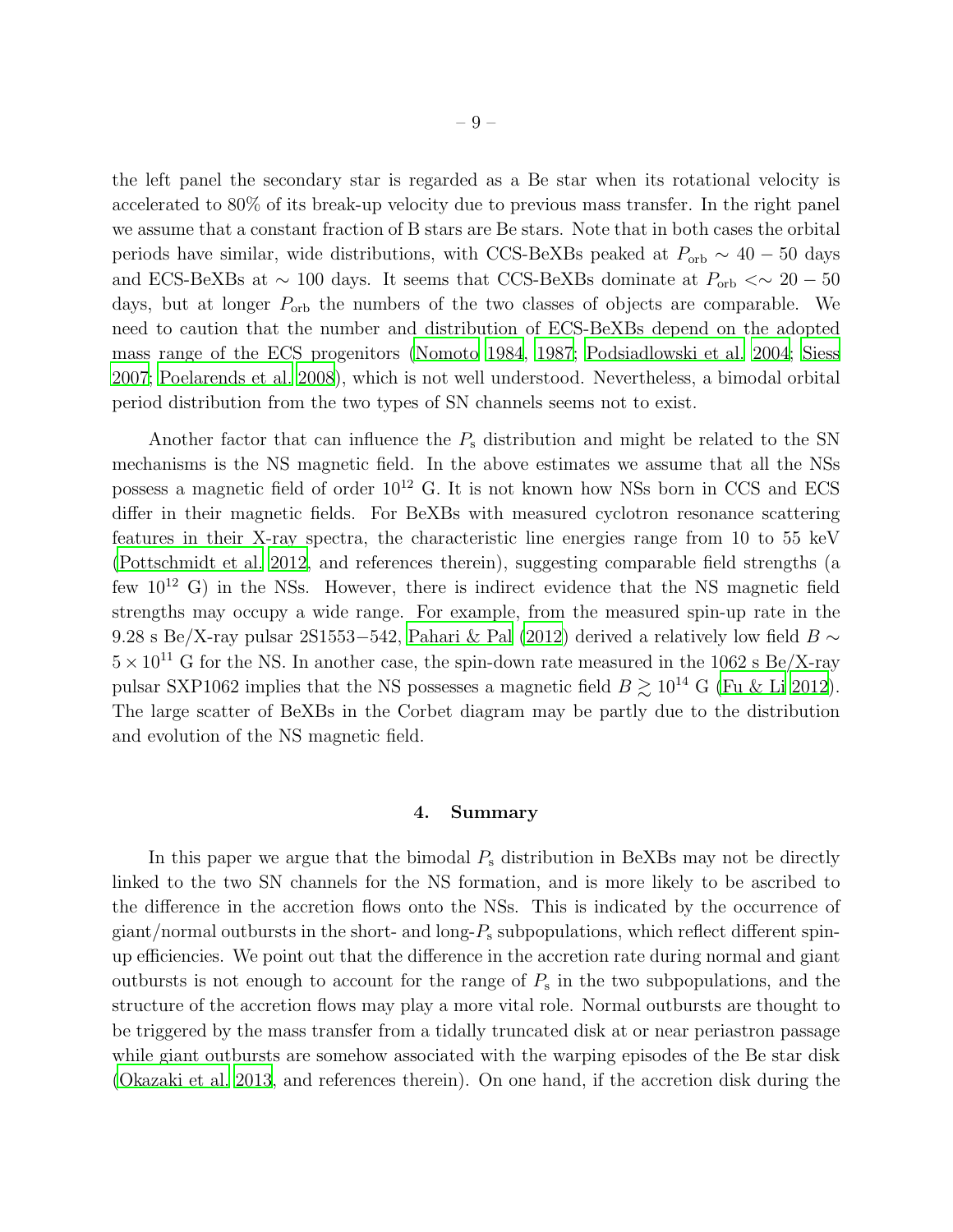normal outbursts are transitional and in the form of ADAF, the NS spin period is relatively longer due to the lower accretion rate, shorter spin-up duration, and especially lower angular velocity in the ADAF (the persistent low-luminosity BeXBs usually have long spin periods, and the NSs may be fed by low-velocity winds). On the other hand, the accretion disks formed during giant outbursts are radiatively-cooling dominated, and the NSs experience longer episodes of spin-up with higher accretion rate, evolving to shorter spin periods. The two types of SN mechanisms can influence the NS spin evolution through the configuration of the Be star disk, but they seem not to result in a bimodal distribution of the orbital period.

We are grateful to an anonymous referee for helpful comments. This work was supported by the Natural Science Foundation of China under grant numbers 11133001 and 11333004.

#### REFERENCES

- <span id="page-9-4"></span>Bhattacharya, D. & van den Heuvel, E. P. J. 1991, Phys. Rep., 203, 1
- <span id="page-9-0"></span>Bildsten, L., Chakrabarty, D., Chiu, J., et al. 1997, ApJS, 113, 367
- <span id="page-9-7"></span>Carciofi, A. C., Okazaki, A. T., Le Bouquin, J.-B., et al. 2009, A&A, 504, 915
- Coe, M.J., McBride, V. A., & Corbet, R. H. D. 2010, MNRAS, 401, 252
- <span id="page-9-1"></span>Corbet, R. H. D. 1984, A&A, 141, 91
- <span id="page-9-2"></span>Corbet, R. H. D. 1985, Space Sci. Rev., 40,409
- <span id="page-9-3"></span>Corbet, R. H. D. 1986, MNRAS, 220, 1047
- <span id="page-9-8"></span>Dai, H.-L. & Li, X.-D. 2006, A&A, 451, 581
- Dai, H.-L., Liu, X.-W., & Li, X.-D. 2006, ApJ, 653, 1410
- <span id="page-9-6"></span>Davies, R. E. & Pringle, J.E., 1981, MNRAS, 196, 209
- <span id="page-9-5"></span>Esposito, P., Israel, G. L., Sidoli, L., et al. 2013, MNRAS, 433, 2028
- Foglizzo, T., Galletti, P., & Ruffert, M. 2005, A&A, 435, 397
- <span id="page-9-9"></span>Fryer, C., Belczynski, K., Wiktorowicz, G., et al. 2012, ApJ, 749, 91
- <span id="page-9-10"></span>Fu, L. & Li, X.-D. 2012, ApJ, 757, 171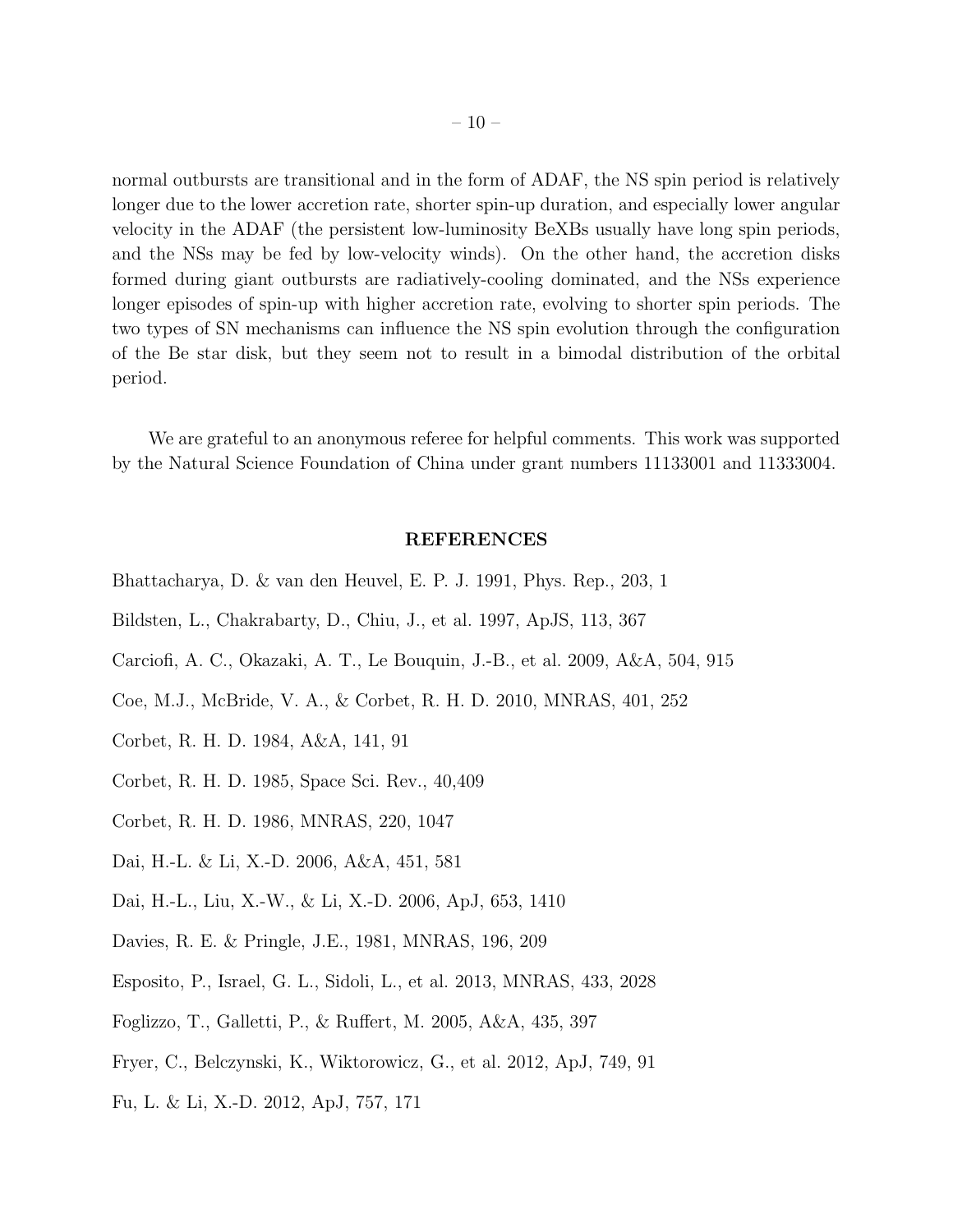- <span id="page-10-6"></span>Ghosh, P. & Lamb, F. K., 1979, ApJ, 234, 296
- <span id="page-10-4"></span>Haberl, F., Angelini, L., & Motch, C. 1998, A&A, 335, 587
- Haigh, N. J., Coe, M. J., & Fabregat, J. 2004, MNRAS, 350, 1457
- <span id="page-10-10"></span>Hayasaki, K. & Okazaki, A. T. 2004, MNRAS, 350, 971
- <span id="page-10-11"></span>Hayasaki, K. & Okazaki, A. T. 2006, MNRAS, 372, 1140
- <span id="page-10-5"></span>Hénault-Brunet, V., Oskinova, L. M., Guerrero, M. A., et al. 2012, MNRAS, 420, L13
- <span id="page-10-21"></span>Hobbs, G., Lorimer, D. R., Lyne, A. G., & Kramer, M. 2005, MNRAS, 360, 974
- <span id="page-10-19"></span>Hurley, J. R., Pols, O.R., & Tout, C. A. 2000, MNRAS, 315, 543
- <span id="page-10-20"></span>Hurley, J. R., Tout, C. A., & Pols, O. R. 2002, MNRAS, 329, 897
- <span id="page-10-8"></span>Jones, C. E., Molak, A., Sigut, T. A. A., et al. 2009, MNRAS, 392, 383
- <span id="page-10-2"></span>King, A. R. 1991, MNRAS, 250, 3
- <span id="page-10-0"></span>Knigge, C., Coe, M. J., & Podsiadlowski, Ph. 2011, Nature, 479, 372
- <span id="page-10-7"></span>Lee, U., Osaki, Y., & Saio, H. 1991, MNRAS, 250, 432
- <span id="page-10-3"></span>Li, X.-D. & van den Heuvel, E. P. J. 1996, A&A, 314, L13
- <span id="page-10-18"></span>Linden, T., Sepinsky, J. F., Kalogera, V., & Belczynski, K. 2009, ApJ, 699, 1573
- <span id="page-10-12"></span>Martin, R. G., Pringle, J.E., Tout, C. A., & Lubow, S. H. 2011, MNRAS, 416, 2827
- <span id="page-10-15"></span>Martin, R. G., Tout, C. A., & Pringle, J. E. 2009, MNRAS, 397, 1563
- <span id="page-10-9"></span>McGill, M. A., Sigut, T. A. A., & Jones, C. E. 2013, ApJS, 204, 2
- McSwain, M. V. & Gies, D. R. 2005, ApJS, 161, 118
- <span id="page-10-13"></span>Moritani, Y., Nogami, D., Okazaki, A. T., et al. 2011, PASJ, 63, L25
- <span id="page-10-14"></span>Moritani, Y., Nogami, D., Okazaki, A. T., et al. 2013, PASJ, 65, 83
- <span id="page-10-1"></span>Nagase, F. 1989, PASJ, 41, 1
- <span id="page-10-16"></span>Narayan, R. & Yi, I. 1994, ApJ, 428, L13
- <span id="page-10-17"></span>Narayan, R. & Yi, I. 1995, ApJ, 452, 710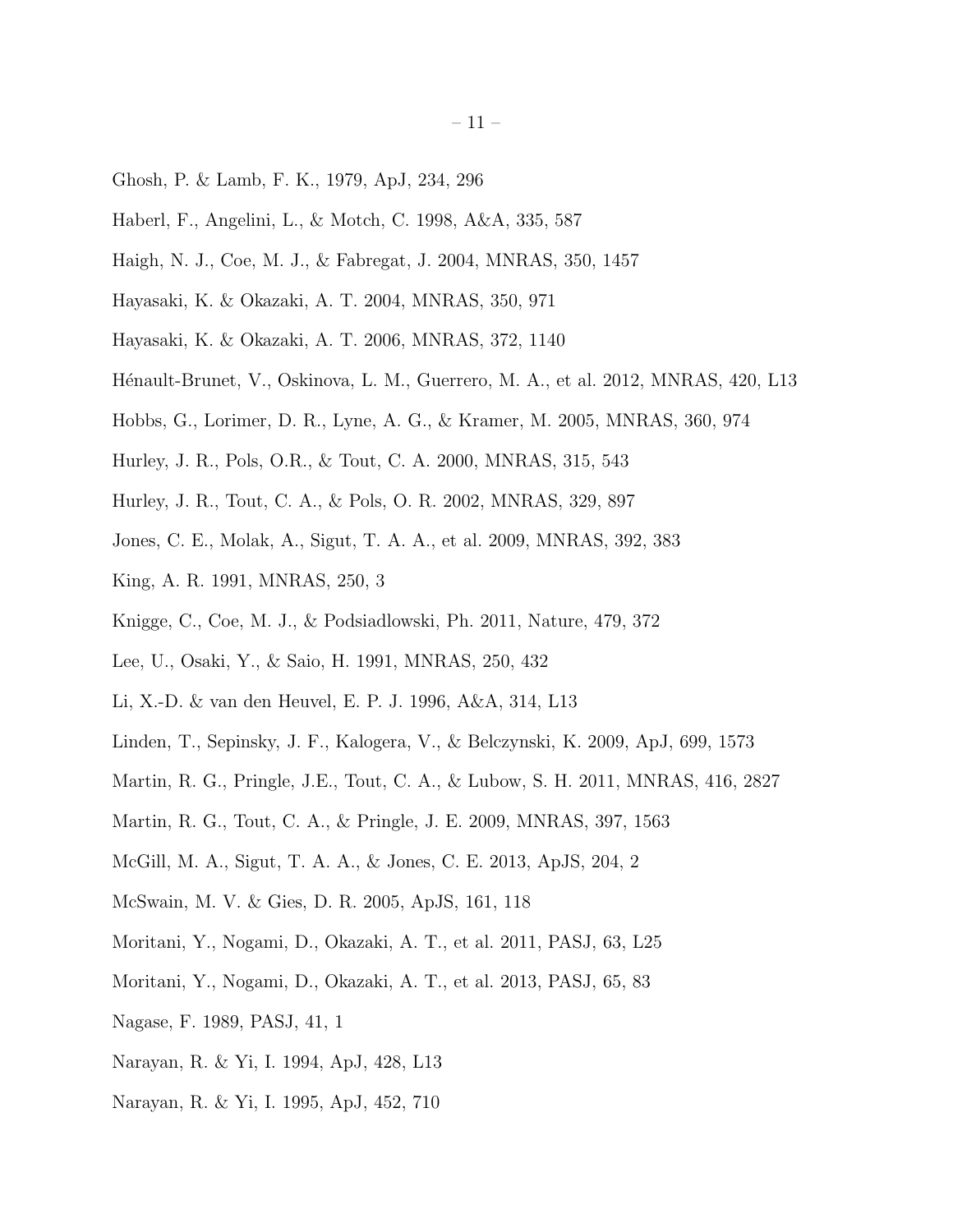- <span id="page-11-9"></span>Negueruela, I. & Okazaki, A.T., 2001, A&A, 369, 108
- <span id="page-11-12"></span>Negueruela, I., Okazaki, A. T., Fabregat, J., et al. 2001, A&A, 369, 117
- <span id="page-11-17"></span>Nomoto, K. 1984, ApJ, 277, 791
- <span id="page-11-18"></span>Nomoto, K. 1987, ApJ, 322, 206
- <span id="page-11-6"></span>Okazaki, A. T. 2001, PASJ, 53, 119
- <span id="page-11-11"></span>Okazaki, A. T., Bate, M. R., Ogilvie, G. I & Pringle, J. E., 2002, MNRAS, 337, 967
- <span id="page-11-13"></span>Okazaki, A. T., Hayasaki, K., & Moritani, Y. 2013, PASJ, 65, 41
- <span id="page-11-10"></span>Okazaki, A. T. & Negueruela, I. 2001, A&A, 377, 161
- <span id="page-11-21"></span>Pahari, M. & Pal, S. 2012, MNRAS, 423, 3352
- <span id="page-11-8"></span>Parmar, A. N., White, N. E., Stella, L., Izzo, C., & Ferri, P. 1989, ApJ, 338, 359
- <span id="page-11-1"></span>Pfahl, E., Rappaport, S., Podsiadlowski, P., & Spruit, H. 2002, ApJ, 574, 364
- <span id="page-11-4"></span>Podsiadlowski, P., Langer, N., Poelarends, A. J. T., et al. 2004, ApJ, 612, 1044
- <span id="page-11-19"></span>Poelarends, A. J. T., Herwig, F., Langer, N., & Heger, A. 2008, ApJ, 675, 614
- <span id="page-11-7"></span>Porter, J. M. & Rivinius, T. 2003, PASP, 115, 1153
- <span id="page-11-20"></span>Pottschmidt, K., Suchy, S., Rivers, E., et al. 2012, in SUZAKU 2011: Exploring the Xray Universe: Suzaku and Beyond, ed. R. Petre, K. Mitsuda, and L. Angelini (AIP Conference Proceedings), Volume 1427, p. 60
- <span id="page-11-3"></span>Pradhan, P., Maitra, C., Paul, B., & Paul, B. C. 2013, MNRAS, 436, 945
- <span id="page-11-5"></span>Pringle, J. E. & Rees, M. J. 1972, A&A, 21, 1
- <span id="page-11-15"></span>Raguzova, N. V. & Popov, S. B. 2005, Astron. Astrophys. Transactions, 24, 151
- <span id="page-11-16"></span>Rajoelimanana, A. F., Charles, P. A., & Udalski, A. 2011, MNRAS, 413, 1600
- <span id="page-11-0"></span>Reig, P. 2011, Ap&SS, 332, 1
- <span id="page-11-14"></span>Reig, P., Larionov, V., Negueruela, I., Arkharov, A. A., & Kudryavtseva, N. A. 2007, A&A, 462, 1081
- <span id="page-11-2"></span>Reig, P. & Roche, P. 1999, MNRAS, 306, 100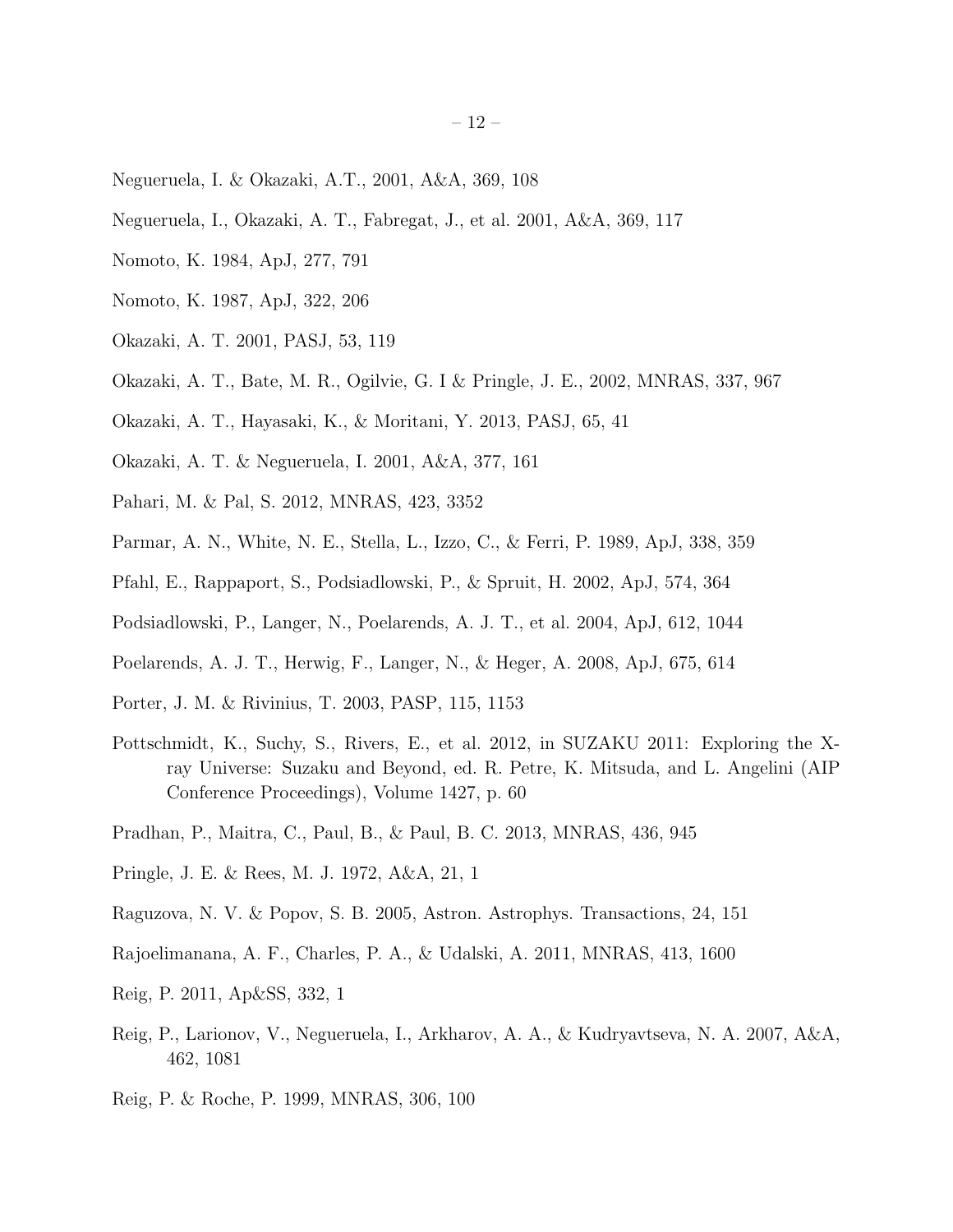- 13 –
- <span id="page-12-13"></span>Siess, L. 2007, A&A, 476, 893
- <span id="page-12-9"></span>Shakura, N. I. & Sunyaev, R. A. 1973, A&A, 24, 337
- <span id="page-12-12"></span>Shao, Y. & Li, X.-D. 2014, submitted
- <span id="page-12-6"></span>Sigut, T. A. A., McGill, M. A., & Jones, C. E. 2009, ApJ, 699, 1973
- <span id="page-12-0"></span>Stella, L., White, N. E., & Rosner, R. 1986, ApJ, 308, 669
- <span id="page-12-8"></span>Townsend, L. J., Coe, M. J., Corbet, R. H. D., & Hill, A. B. 2011, MNRAS, 416, 1556
- <span id="page-12-4"></span>van den Heuvel, E. P. J. 2004, in ESA Special Publication, Vol. 552, 5th INTEGRAL Workshop on the INTEGRAL Universe, ed. V. Schoenfelder, G. Lichti, & C. Winkler (Noordwijk: ESA Publications Division), 185
- <span id="page-12-1"></span>van den Heuvel, E. P. J. & Rappaport, S. 1987, in Proc. IAU symposium 98, Physics of Be stars, eds. A. Slettebak & T. P. Snow (Cambridge University Press), p. 291
- <span id="page-12-2"></span>Waters, L. B. F. M. & van Kerkwijk, M. H. 1989, A&A, 223, 196
- <span id="page-12-3"></span>White, N. E., Mason, K. O., Sanford, P. W., & Murdin, P., 1976, MNRAS, 176, 201
- <span id="page-12-7"></span>Wilson, C. A., Finger, M. H., & Camero-Arranz, A. 2008, ApJ, 678, 1263
- <span id="page-12-5"></span>Wood, K., Bjorkman, K. S., & Bjorkman, J. E. 1997, ApJ, 477, 926
- <span id="page-12-10"></span>Yi, I., Wheeler, J. C., & Vishniac, E. T. 1997, ApJ, 481, L51

<span id="page-12-11"></span>This preprint was prepared with the AAS IATEX macros v5.2.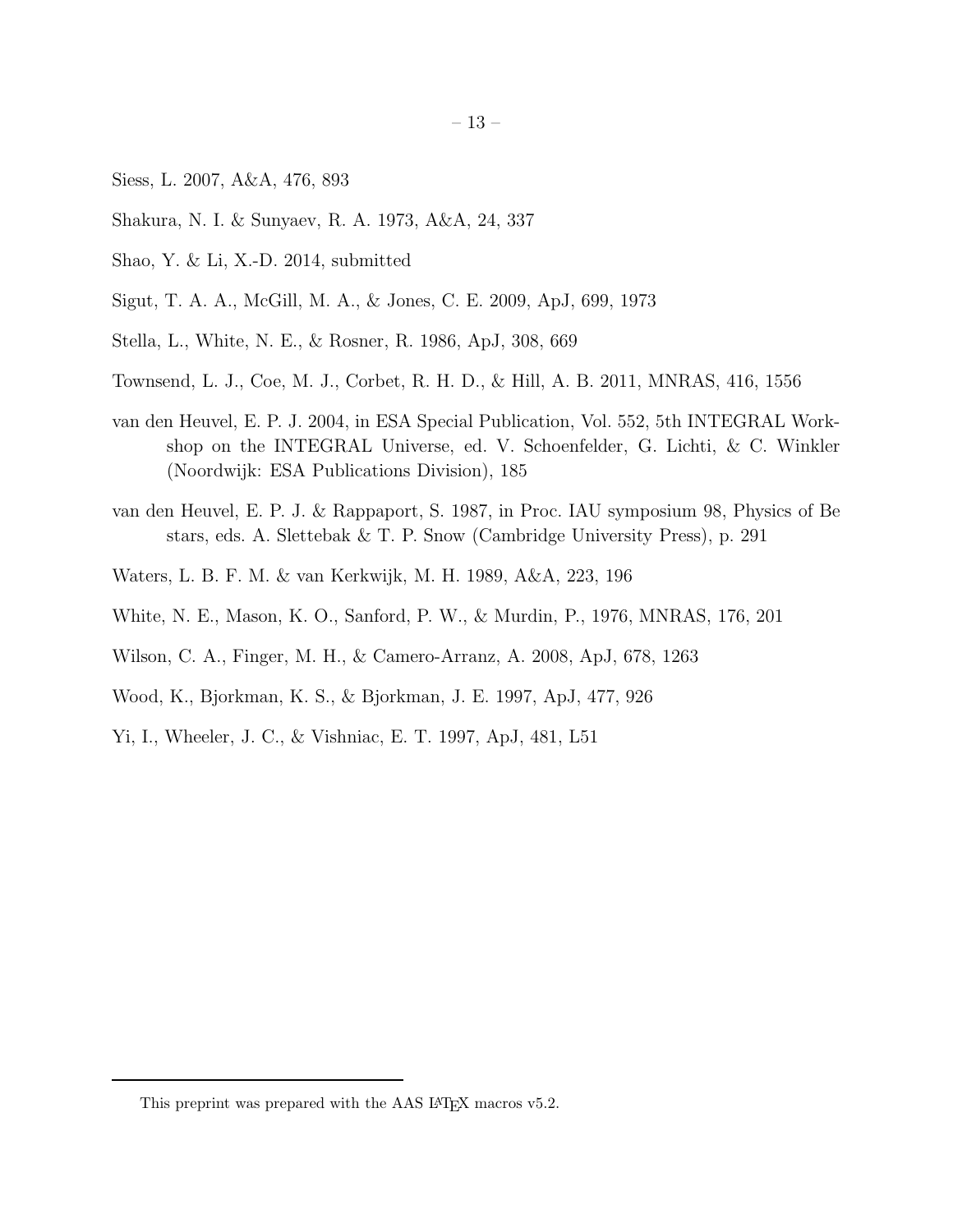

Fig. 1.— The Corbet diagram for BeXBs. We use different colored symbols to represent the outburst behavior for each source. The dashed horizontal and vertical lines correspond to  $P_{\rm s}=40$  s and  $P_{\rm orb}=60$  days, respectively.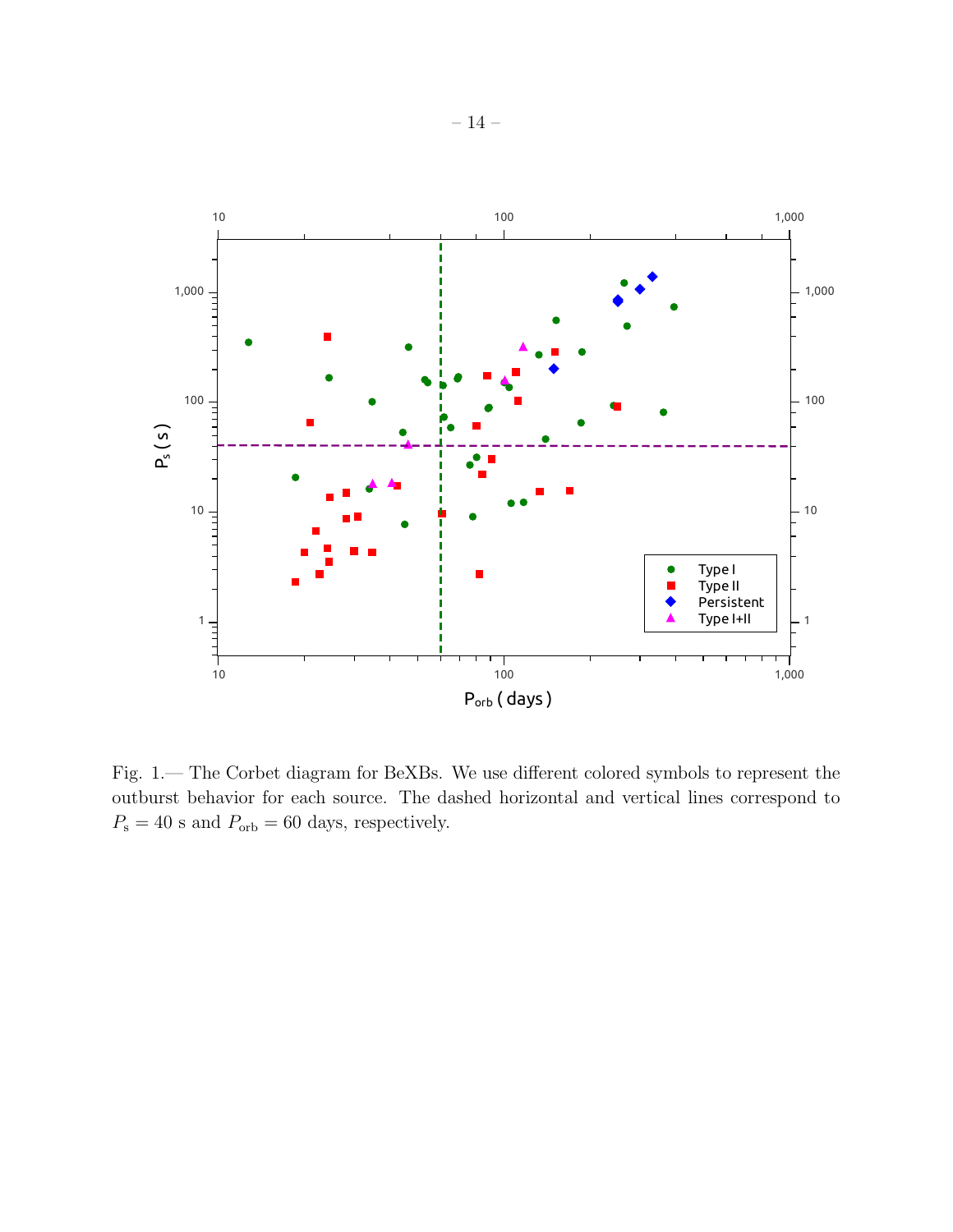

Fig. 2.— The Corbet diagram for BeXBs. We use different colored symbols to represent the range of the peak luminosity for each source.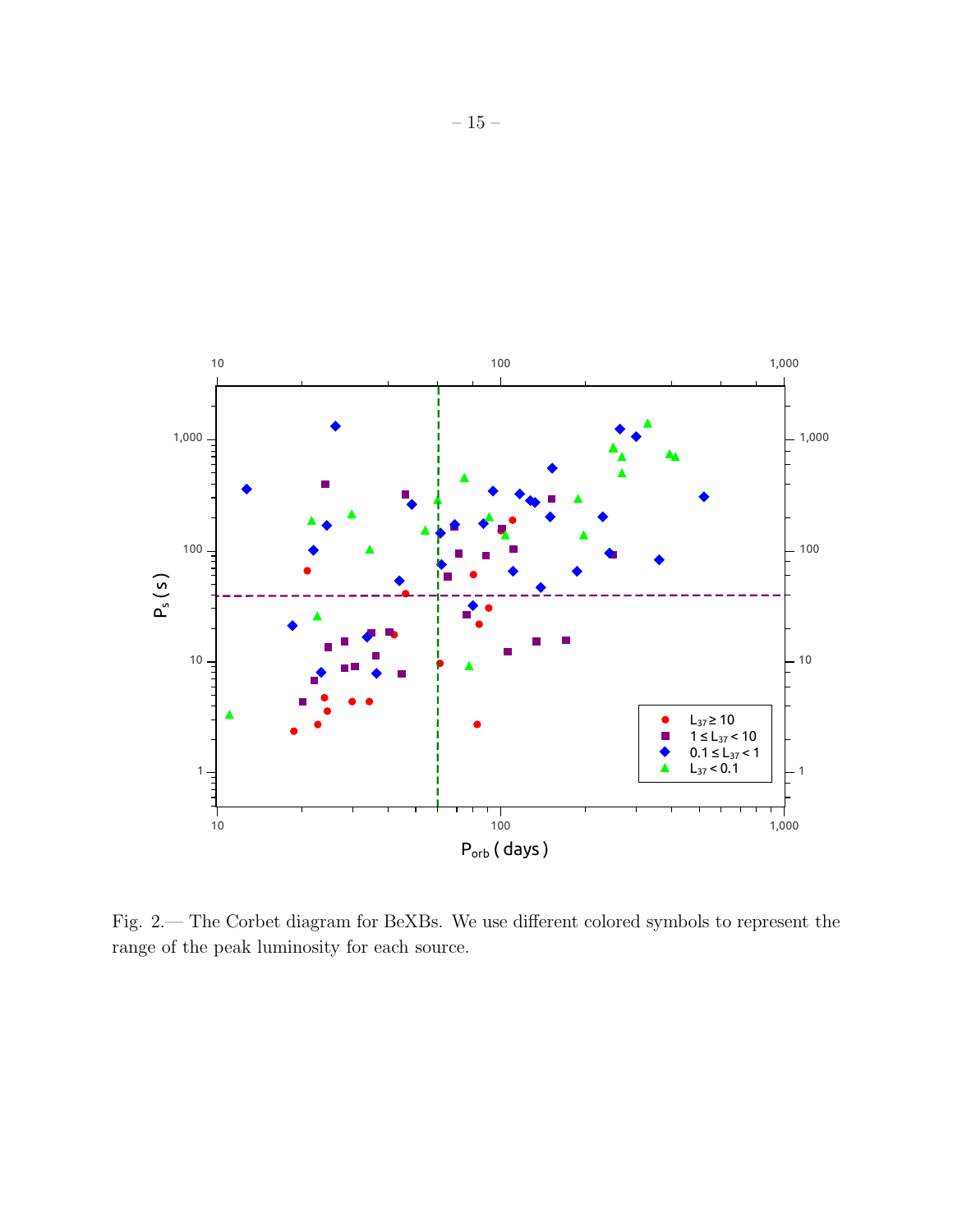

Fig. 3.— The histogram distribution of the peak (or persistent) luminosities of BeXBs. The blue and red lines denote systems with the NS spin periods  $> 40$  s and  $\leq 40$  s, respectively.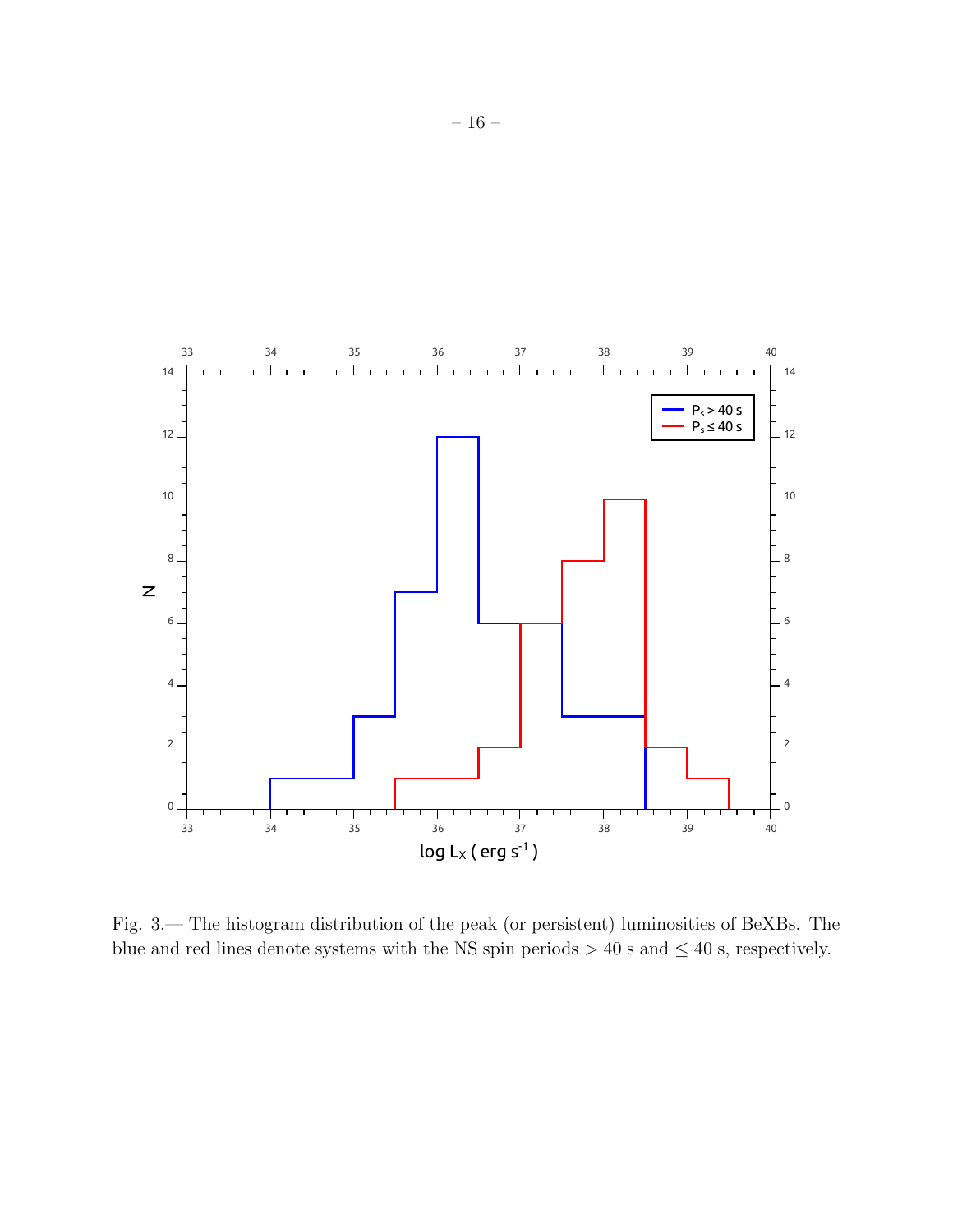

Fig. 4.— The dependence of the eccentricity on the orbital period in BeXBs. The blue, red, and green symbols denote systems with the NS spin periods  $> 40$  s,  $\leq 40$  s, and with unknown spin periods, respectively. The two curves correspond to Eq. (5) with  $\alpha = 1$  (upper) and 0.5 (lower), respectively.